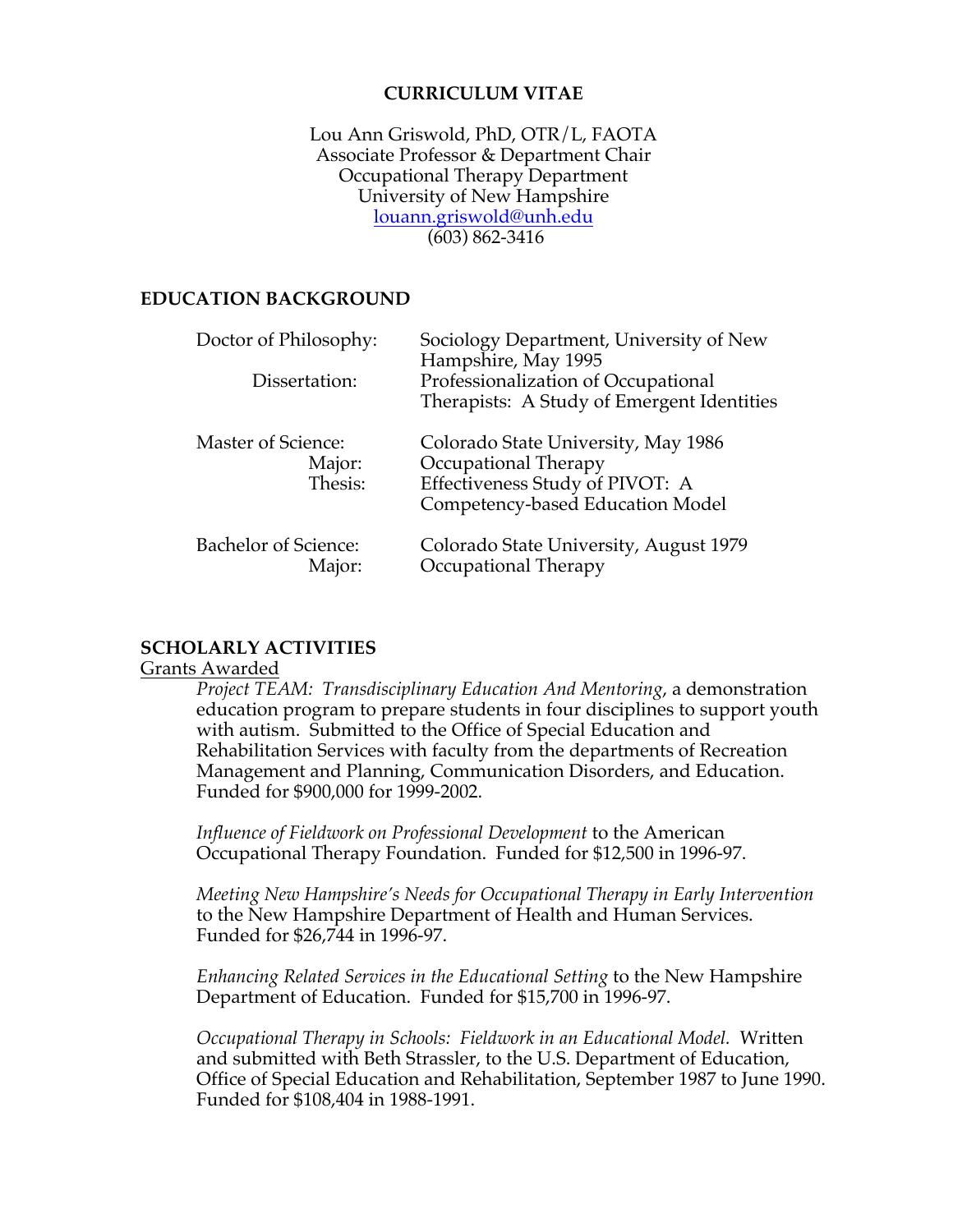*Continuing Education Program Development for Training Related Service Personnel Working in Public Schools in New Hampshire*, Written and submitted with Beth Strassler, to the New Hampshire Department of Education, Bureau of Special Education, November 1987 to March 1988. Funded for \$5,044.

#### **Publications**

## *Referred Journals*

**Griswold, L. A.,** Overson, C., & Benassi, V. (2017). Embedding Questions During Online Lecture Capture to Promote Learning and Transfer of Knowledge. *American Journal of Occupational Therapy, 7.,* 7103230010. https://doi.org/10.5014/ajot.2017.023374

Fisher, A. G., **Griswold, L. A**., Munkholm, M., Kottorp, A. (2017). Evaluating Domains of Everyday Functioning in People with Developmental Disabilities. *Scandinavian Journal of Occupational Therapy, 24*, 1-9. DOI: 10.3109/11038128.2016.1160147.

**Griswold, L. A**., & Townsend, S. (2012). Assessing the Sensitivity of the Evaluation of Social Interaction: Comparing Social Skills for Children With and Without Disabilities. *American Journal of Occupational Therapy*. 66, 709-717.

Simmons, C. D., & **Griswold, L. A**. (2010). Using the Evaluation of Social Interaction in a community-based program for persons with traumatic brain injury. *Scandinavian Journal of Occupational Therapy, 17,* 49–56.

Simmons, C.D., **Griswold, L.A**., & Berg, B. (2010). Evaluation of Social Interaction (ESI) during occupational engagement. *American Journal of Occupational Therapy, 64,* 10-17*.*

**Griswold, L. A.** (2000). Debate as a teaching strategy*. American Journal of Occupational Therapy, 54,* 427-428.

**Griswold, L. A**. & Strassler, B. S. (1995). Fieldwork in schools: A model for alternative settings. *American Journal of Occupational Therapy, 49,* 127-132.

**Griswold, L. A**. (1994). Ethnographic Analysis: A study of classroom environments. *American Journal of Occupational Therapy, 48,* 397-402.

#### *Books and Assessment Manuals*

Fisher, A. G., & Griswold, L. A. (2018). *Evaluation of social interaction* (4<sup>th</sup>) ed.). Fort Collins, CO: Three Star Press.

Kottorp, A., **Griswold, L. A**., & Fisher, A. G. (2017). *Assessment of Compared Qualities—Occupational Performance and Social Interaction* (3rd ed.). Fort Collins, CO: Three Star Press.

Fisher, A. G., & Griswold, L. A. (2015). *Evaluation of social interaction* (3<sup>rd</sup> ed. Rev.). Fort Collins, CO: Three Star Press.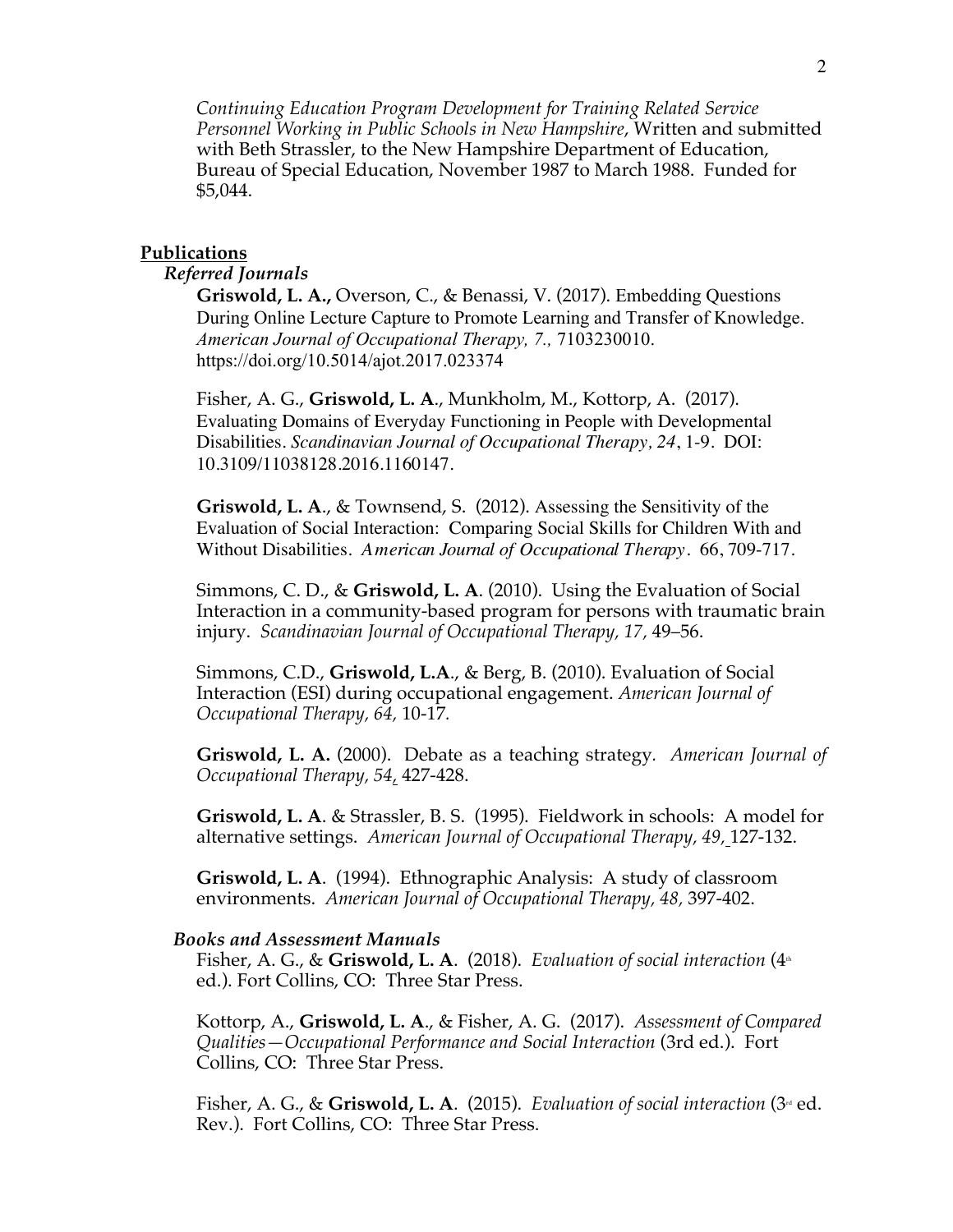Kottorp, A., **Griswold, L. A**., & Fisher, A. G. (2014). *Assessment of Compared Qualities—Occupational Performance and Social Interaction*. Fort Collins, CO: Three Star Press.

Fisher, A. G., & **Griswold, L. A**. (2018). *Evaluation of social interaction* (4<sup>th</sup> ed.). Fort Collins, CO: Three Star Press.

Fisher, A. G., & **Griswold, L. A**. (2014). *Evaluation of social interaction* (3<sup>d</sup> ed.). Fort Collins, CO: Three Star Press.

Fisher, A. G., & **Griswold, L. A**. (2010). *Evaluation of social interaction* (2nd ed.). Fort Collins, CO: Three Star Press.

Fisher, A. G., & **Griswold, L. A**. (2009). *Evaluation of social interaction*. Fort Collins, CO: Three Star Press.

Fisher, A. G., Bryze, K., Hume, V., & **Griswold, L. A**. (2005). *School AMPS: School Version of the Assessment of Motor and Process Skills.* Fort Collins, Colorado: Three Star Press.

#### *Invited Book Chapters*

**Griswold, L. A.** (2019). Assessment of Motor and Process Skills (AMPS). In T. Wolf, G. Giles, & D. Edwards (Eds.) *Functional cognition for occupational therapy: A practical approach to treating individuals with cognitive loss* (Chapter 15). Bethesda, MD: AOTA Press.

Fisher, A. G., & **Griswold, L. A**. (2018). Performance skills: Implementing performance analyses to evaluate the quality of occupational performance. In B. Schell, & G. Gillen (Eds.). *Willard and Spackman's Occupational Therapy*   $(13<sup>th</sup>$  ed., Chapter 26). Philadelphia: Lippincott Williams & Wilkins.

**Griswold, L. A.**, & Simmons, C. D. (2018). Social interaction and occupational performance. In B. Schell & G. Gillen (Eds.). *Willard and Spackman's Occupational Therapy* (13<sup>th</sup> ed. Chapter 61). Philadelphia: Lippincott Williams & Wilkins.

**Griswold, L. A**. (2014). Evaluation in the Intervention Planning Process. In J. Hinojosa, & P. Kramer (Eds). *Evaluation: Obtaining and Interpreting Data* (4<sup>th</sup>) ed.). Bethesda, MD: American Occupational Therapy Association.

Fisher, A. G., & **Griswold, L. A**. (2014). Performance skills: Implementing performance analyses to evaluate the quality of occupational performance. In B. Schell, G. Gillen, & M. Scaffa (Eds.). *Willard and Spackman's Occupational Therapy* (12th ed., pp. 249-264). Philadelphia: Lippincott Williams & Wilkins.

**Griswold, L. A.**, & Simmons, C. D. (2014). Social interaction and occupational performance. In B. Schell, G. Gillen, & M. Scaffa (Eds.). *Willard*  and Spackman's Occupational Therapy (12<sup>th</sup> ed. pp. 883-893). Philadelphia: Lippincott Williams & Wilkins.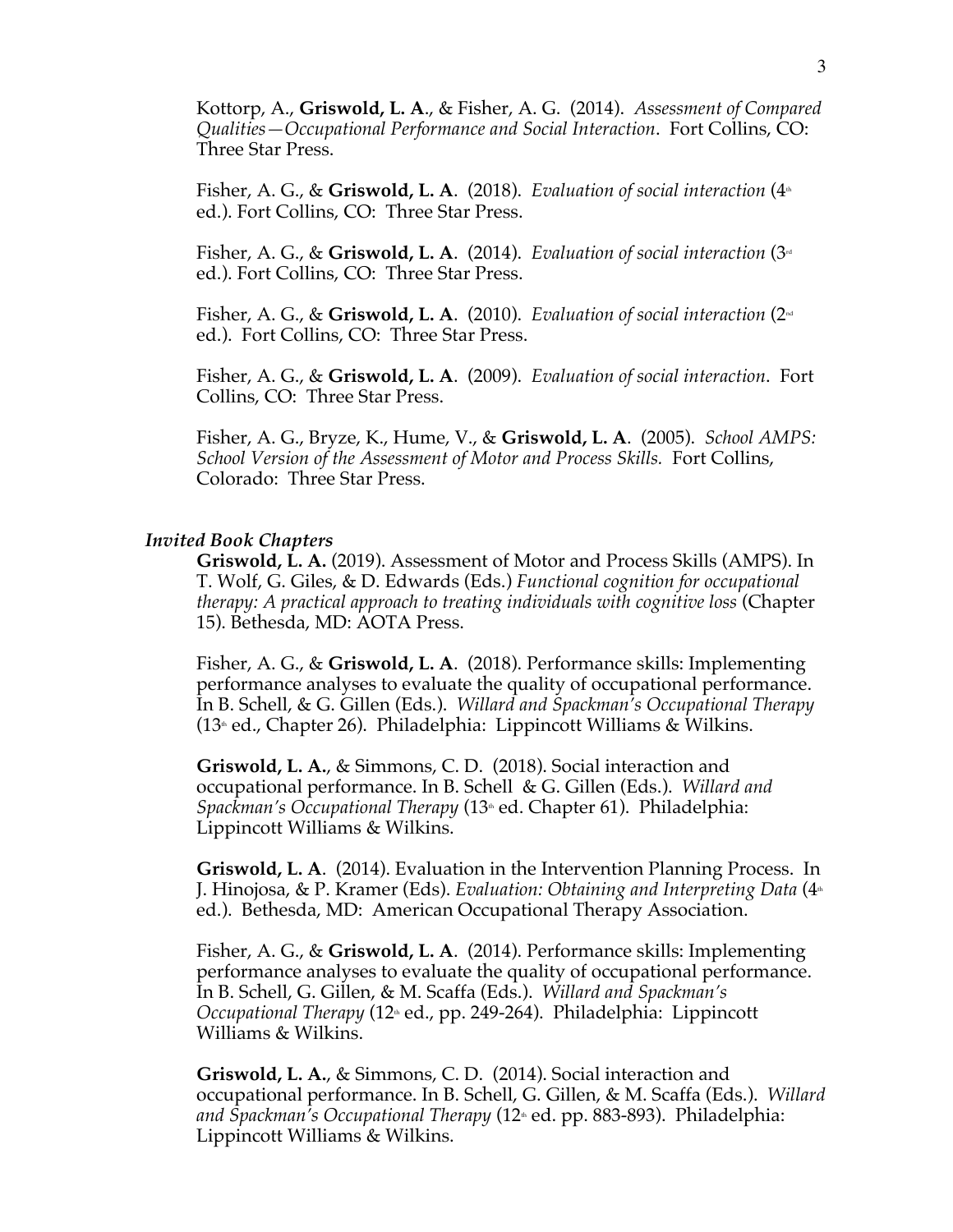**Griswold, L. A**. (2010). Evaluation in the Intervention Planning Process. In J. Hinojosa, P. Kramer, & P. Crist (Eds). *Evaluation: Obtaining and Interpreting Data* ( $3^{\omega}$  ed., pp. 75-102). Bethesda, MD: American Occupational Therapy Association.

**Griswold, L. A**., Evenson, M., & Roberts, P. (2008). Appendix B: Community-based settings for children. In E. B. Crepeau, E. S. Cohn, & B. A. B Schell (Eds.), *Willard and Spackman's occupational therapy* (11<sup>\*</sup> ed., pp. 1080-1083). Philadelphia: Lippincott Williams & Wilkins.

**Griswold, L. A**., Evenson, M., & Roberts, P. (2008). Appendix C: Community-based settings for adults. In E. B. Crepeau, E. S. Cohn, & B. A. B Schell (Eds.), *Willard and Spackman's occupational therapy* (11<sup>\*</sup> ed., pp. 1084-1087). Philadelphia: Lippincott Williams & Wilkins.

**Griswold, L. A. S**. (2005). Evaluation in the Intervention Planning Process. In J. Hinojosa, P. Kramer, & P. Crist (Eds). *Evaluation: Obtaining and Interpreting Data* (2<sup><sub>nd</sub> ed.). Bethesda, MD: American Occupational Therapy</sup> Association.

**Griswold, L. A. S**. (2003). Community based practice arenas. In E. Crepeau, E. Cohn, & B. Schell (Eds.). *Willard and Spackman's Occupational Therapy* (10th ed), (pp. 931-936). Philadelphia: J. B. Lippincott.

**Griswold, L. A. S**. (1997). Community based practice areas. In M. Neistadt & E. Crepeau (Eds.). *Willard and Spackman's Occupational Therapy* (9th ed), (Ch. XI. D.). Philadelphia: J. B. Lippincott.

#### *Non-referred Publications*

**Griswold, L. A**. (2016). Promoting Social Interaction Skills to Enhance Social Participation with Peers. *American Occupational Therapy Association Early Intervention and Schools Special Interest Section Newsletter*.

**Griswold, L. A**. (2008). Promoting Self-Care from an Occupational Therapy Perspective. *Early Education & Intervention Network of New Hampshire, 31*, 3, p. 2-3.

Atler, K. A., Brown, K., **Griswold, L. A**., Krupnick, W., Muniz de Melendez, L., & Stutz-Tanenbaum, P. (2001*). Fieldwork Experience Assessment Tool (FEAT)*. Retrievable from http://www.aota.org/nonmembers/area 13/docs/feat.pdf.

**Griswold, L. A. S**. (September 1998). Fieldwork in a school setting*. OT Practice,* 25-29.

**Griswold, L. A. S**. (1996). Six steps to developing a level II fieldwork program in your school setting*. Schools Special Interest Section Newsletter, 3*(4).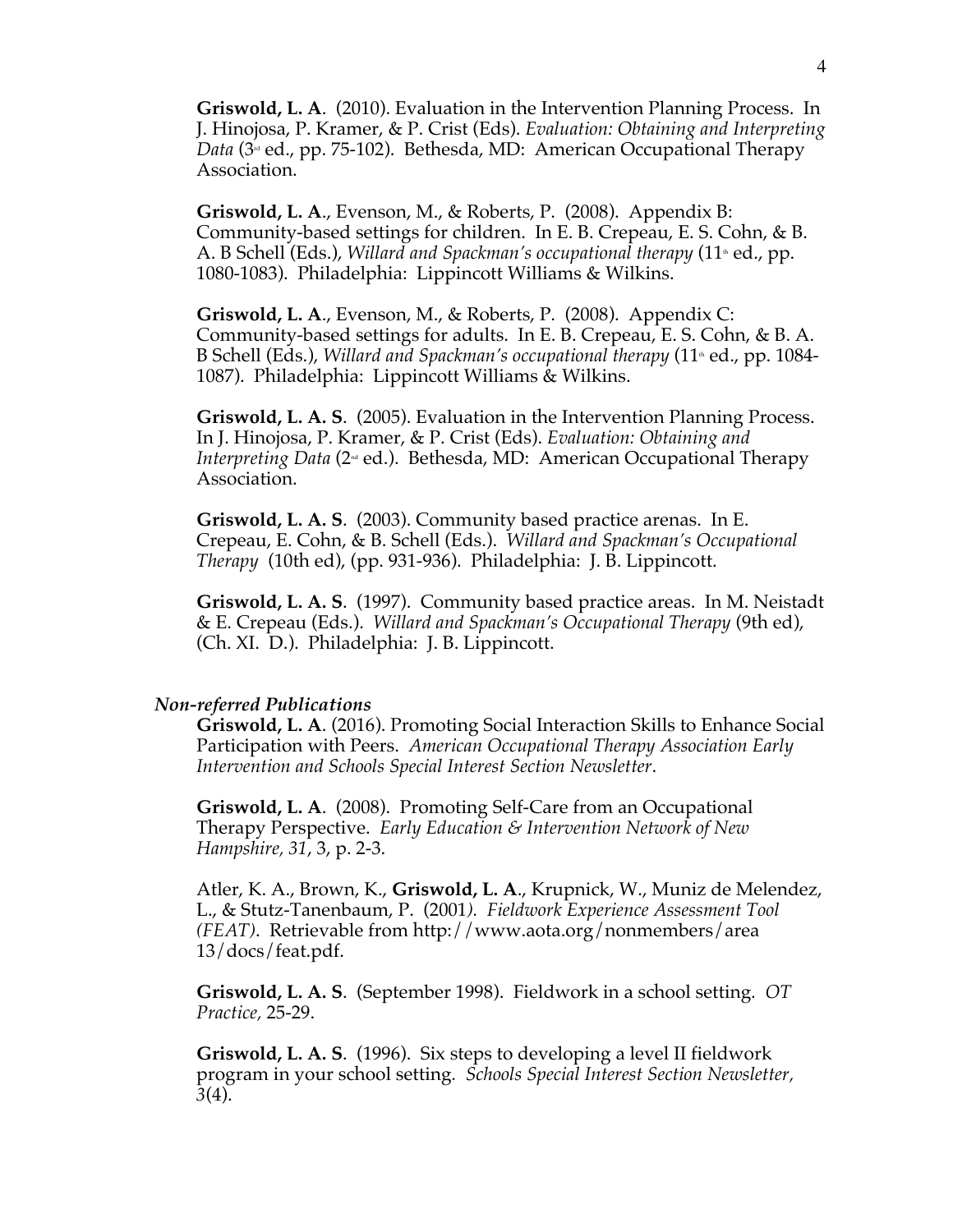**Griswold, L. A. S**., & Strassler, B. S. (1991). Formulating a Fieldwork Philosophy & Resources. In E. B. Crepeau and T. LaGarde (Eds.). *Self-Paced Instructions for Clinical Education & Supervision.* Rockville, MD: American Occupational Therapy Association.

Strassler, B. S., & **Griswold, L. A. S**. (1991). Describing your style, experience, and professional practice. In E. B. Crepeau and T. LaGarde (Eds.). *Self-Paced Instructions for Clinical Education & Supervision.* Rockville, MD: American Occupational Therapy Association.

#### **Presentations/Conferences/Workshops**

Brand, S., & Griswold, L. A. *Through My Eyes: The Effect on Family Life of Having a Sibling With Autism Spectrum Disorder as Experienced by a Typically Developing Adolescent*. Poster presentation at the American Occupational Therapy Conference, Chicago, IL: April 7, 2016.

O'Brien, M., & Griswold, L. A. *Examination of the Effectiveness of a One-week Camp on Social Interaction for Youth with an Autism Spectrum Disorder*. Poster presentation at the American Occupational Therapy Conference, Chicago, IL: April 9, 2016

Roscoe, A., & Griswold, L. A. *Effectiveness of an Outdoor One-Week Camp Experience in Promoting Children's Quality of Social Interaction*. Poster presentation at the American Occupational Therapy Conference, Chicago, IL: April 8, 2016

Griswold, L. A., & Overson, C. *Embedding Questions During Onlinie Lecture Capture Promotes Learning of Course Related Material*. Research panel presentation at the American Occupational Therapy Association Educational Summit, Denver, CO: October 18, 2015.

Griswold, L. A., Fisher, A. G., Kottorp, A. *Comparing Self-Reported and Observed Social Interaction: Implications for Planning Occupation-Based Interventions*. Short course at the American Occupational Therapy Conference, Memphis, TN: April 16, 2015.

Young, A., & Griswold, L. A. *Factors Supporting Social Participation and Friendships for Older Youth With Autism Spectrum Disorder and Their Peers* Poster presentation at the American Occupational Therapy Conference, Memphis, TN: April 16, 2015.

Fisher, A. G., & Griswold, L. A. *Validity of a New Tool for Assessing the Discrepancy Between Observed and Self-Reported Quality of Social Interaction Peers*. Poster presentation at the American Occupational Therapy Conference, Memphis, TN: April 17, 2015.

Griswold, L. A., & Fisher, A. G. *Assessing the Discrepancy Between Observed and Self-Reported Occupational Performance: Implications for Intervention*. Poster presentation at the American Occupational Therapy Conference, Memphis, TN: April 18, 2015.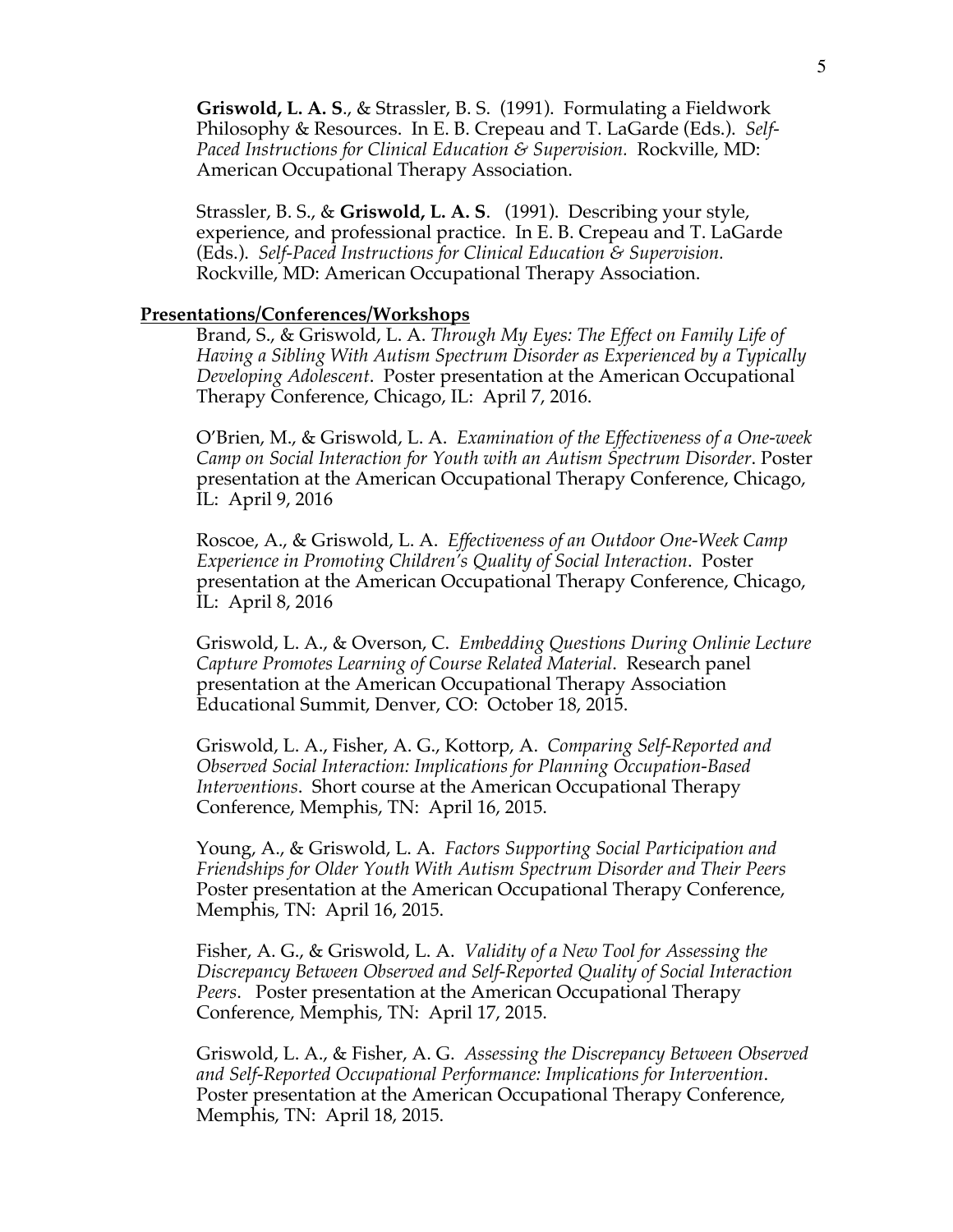Lange, J., & Griswold, L. A. *Promoting Social Interaction Skills to Influence Employment for Older Youth With Autism Spectrum Disorders.* Poster presentation at the American Occupational Therapy Conference, Memphis, TN: April 18, 2015.

Guild, E., & Griswold, L. A. *Exploration of Reported Social Engagement and Observed Quality of Social Interaction for Youth in Transition with an Autism Spectrum Disorder*. Poster presentation at the American Occupational Therapy Conference, Baltimore, MD: April 5, 2014.

Griswold, L. A., & Berg, B. *Evaluation of Social Interaction (ESI): Application for a Child with Autism*. Poster presentation at the American Occupational Therapy Conference, San Diego, CA: April 27, 2013.

Griswold, L. A., Gatlin, N., & O'Leary, K. *Evaluating an Intervention Program Targeting the Quality of Social Interaction for Children with Neurodevelopmental Disabilities.* International AMPS Symposium, September 14, 2012, Copenhagen, Denmark

Campbell, L. M., & Griswold, L. A. *Analyzing the Effect of Teacher-Directed Structure on Social Interaction of Children using the Evaluation of Social Interaction*. International AMPS Symposium, September 14, 2012, Copenhagen, Denmark

Foley, M., & Griswold, L. A. *Comparison of Social Interaction of Deaf Children and Their Hearing Peers.* International AMPS Symposium, September 12, 2012, Copenhagen, Denmark

Griswold, L. A., & Berg, B. *School AMPS: Clarifying Occupational Therapy's role in Schools*. American Occupational Therapy Association Annual Conference, April 27, 2012, Indianapolis, IN

Campbell, L. M., & Griswold, L. A. *Analyzing the Effect of Teacher-Directed Structure on Social Interaction of Children using the Evaluation of Social Interaction*. American Occupational Therapy Association Annual Conference, April 15, 2011, Philadelphia, PA

Griswold, L. A., & Berg, B. *School AMPS: Clarifying Occupational Therapy's role in Schools*. American Occupational Therapy Association Annual Conference, April 13, 2011, Philadelphia, PA

Foley, M., & Griswold, L. A. *Comparison of Social Interaction of Deaf Children and Their Hearing Peers.* American Occupational Therapy Association Annual Conference, April 14, 2011, Philadelphia, PA

Griswold, L, A., Simmons, C. D., Townsend, S., & Baum, A. *Social Interaction Evaluation and Intervention.* American Occupational Therapy Association Annual Conference, April 16, 2011, Philadelphia, PA

Simmons, C. D., & Griswold, L. A. *Utility of the Evaluation of Social Interaction for Adults with Acquired Brain Injury in Community-based Practice*. AOTA Annual Conference, April 30, 2010, Orlando, FL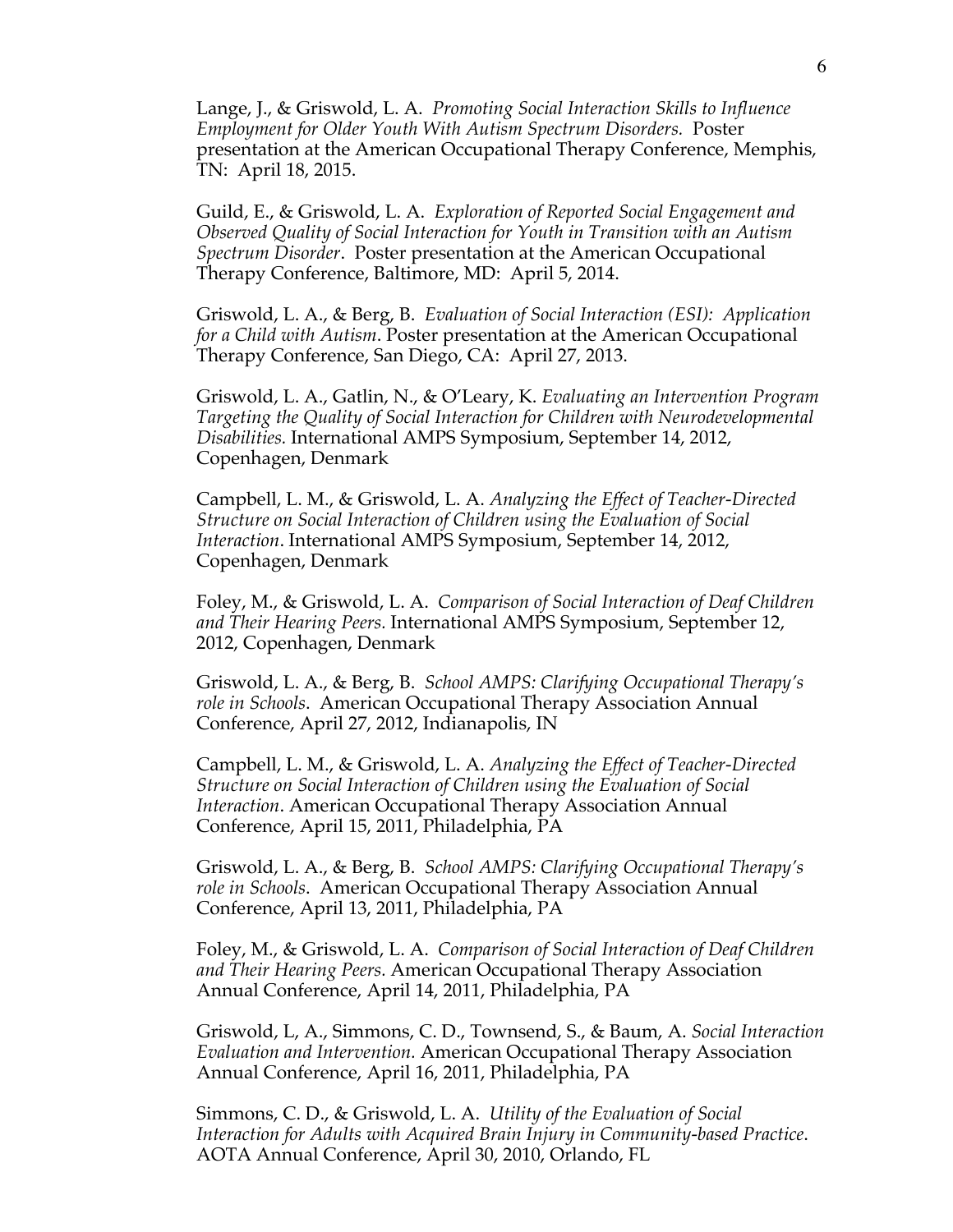Griswold, L, A., Simmons, C. D., Townsend, S., & Baum, A. *Evaluation of Social Interaction: Assessment Within an Occupational Context*. AOTA Annual Conference, April 30, 2010, Orlando, FL

Griswold, L. A. & Simmons, C. D. *Social Interaction as a Focus in Community Programming*. American Congress of Rehabilitation & Medicine, October 10, 2009, Denver, CO

Griswold, L.A., & Ericksen, J. *Using Evaluation to Guide Decision-making for Intervention*. American Occupational Therapy Association Annual Conference, April 25, 2009, Houston, TX

Townsend, S., & Griswold, L. A. *A Comparison of Social Skills in Children With and Without a Disability*. American Occupational Therapy Association Annual Conference, April 25, 2009, Houston, TX

Griswold, L. A. & Robertson, D. *Effectiveness of Occupational Therapy on Students' Schoolwork Performance*. American Occupational Therapy Association Annual Conference, April 23, 2009, Houston, TX

Griswold, L. A. *Evaluation of Social Interaction: Preliminary Study of Validity*. International AMPS Symposium, July 31, 2008, Halifax, Canada

Simmons, C. D., & Griswold, L. A*. Evaluation of Social Interaction: Skills for Enhanced Participation*. American Occupational Therapy Association, April 12, 2008, Long Beach, CA

Griswold, L. A., & Simmons, C. D*. Evaluation of Social Interaction: A Preliminary Study of Validity.* American Occupational Therapy Association, April 11, 2008, Long Beach, CA

Griswold, L. A., & Ericksen, J. *Occupational Therapy at Fairfax County Public Schools: Using Assessments to Guide Decision-Making.* Fairfax County Public Schools staff meeting, May 5, 2008, Fairfax, VA

Griswold. L. A., & Simmons, C. D. *Evaluation of Social Interaction (ESI),* New Hampshire Occupational Therapy Association Mental Health Special Interest Section Meeting, March 3, 2008, Concord, NH

Griswold. L. A., & Simmons, C. D. *Evaluation of Social Interaction (ESI),* New Hampshire Occupational Therapy Association Conference, September 21, 2007, Concord, NH

Griswold, L. A. *Assessment of Motor and Process Skills (AMPS),* Maine Occupational Therapy Association Conference, March 31, 2007, Fairfield, ME

Griswold, L. A. *School Assessment of Motor and Process Skills (School AMPS),* Maine Occupational Therapy Association Conference, March 31, 2007, Fairfield, ME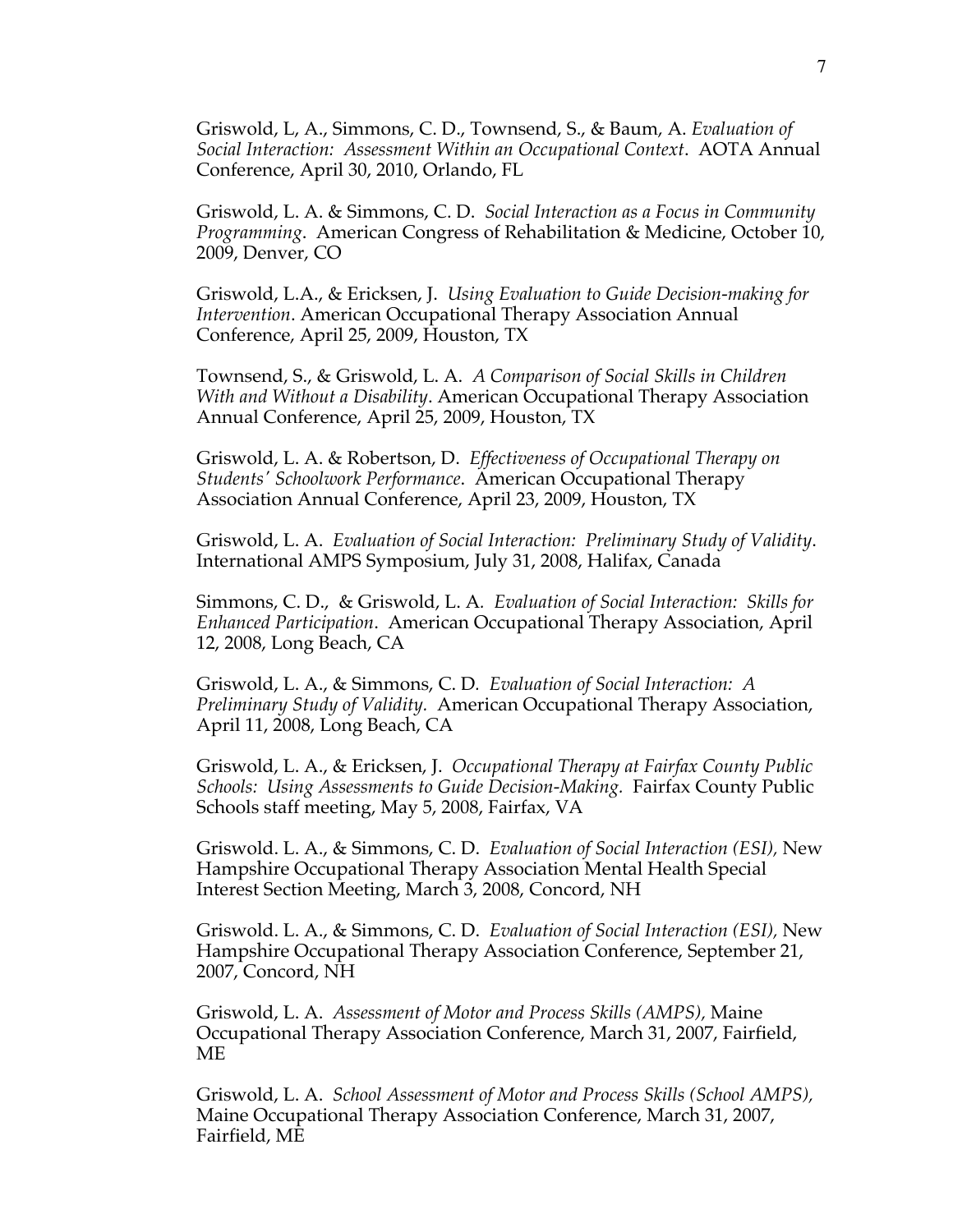Griswold, L. A. *Occupational Therapy Practice Framework*. New Hampshire Occupational Therapy Association Mental Health Special Interest Section Meeting. May 17, 2006, Concord, NH

Griswold, L. A. *Sensory Systems and Strategies for Supporting Students' Behavior.* PBIS Early Childhood Forum, May 3, 2006. Bedford, NH.

Griswold, L. A., White, B. P. *The School Version of the Assessment of Motor and Process Skills*. American Occupational Therapy Association Annual Conference, April 30, 2006, Charlotte, NC

Griswold, L. A. *Using Sensory Strategies for Supporting Students' Behavior.* PBIS Summer Institute. July 1, 2005, Plymouth, NH

Atler, K. A. and Griswold, L. A. S. *Examining and Promoting Clinical Reasoning in Classroom and Fieldwork Settings.* American Occupational Therapy Annual Conference, April 18, 2001, Philadelphia, PA

Griswold, L. A. S. *Transdisciplinary Education and Mentoring for Pediatric Practice.* American Occupational Therapy Annual Conference, April 20, 2001, Philadelphia, PA

Griswold, L. A. S., and Atler, K. A*. Promoting Clinical Reasoning with Fieldwork Students*. American Occupational Therapy Association Annual Conference, April 20, 1999, Indianapolis, Indiana

Griswold, L. A. S. *Leading Occupational Therapy's Future, Keynote Address,* Vermont Occupational Therapy Association, May 14, 1998

Griswold, L. A. S., Atler, K. A., Tanenbaum, P., Krupnick, W., Brown, K., and Muñiz, Luz*. Influence of Fieldwork on Students' Professional Development,* Institute at AOTA 1998 Annual Conference, April 3, 1998

Griswold, L. A. S., & Atler, K. A., Tanenbaum, P., Krupnick, W., Brown, K., and Muñiz, Luz. *Fieldwork Settings: Research for Understanding and Decision Making,* Research Forum at the AOTA 1998 Annual Conference, April 5, 1998

Griswold, L. A. S., & Sable, J*. Preparing Students for Transdisciplinary Pediatric Practice,* Roundtable Discussion co-led with Janet Sable, RT, AOTA 1997 Annual Conference

Griswold, L. A. S., & Cook-Merrill, S. *Expanding Your Role to Clinical Educator: Preparing for Fieldwork Students in Early Intervention and School Settings*. University of New Hampshire, 2-day workshop January 31 & February 1, 1997

Griswold, L. A. S*. Mentoring Students: An Occupational Therapy Perspective*, Faculty and Friends of Early Intervention, panel member, January 24, 1997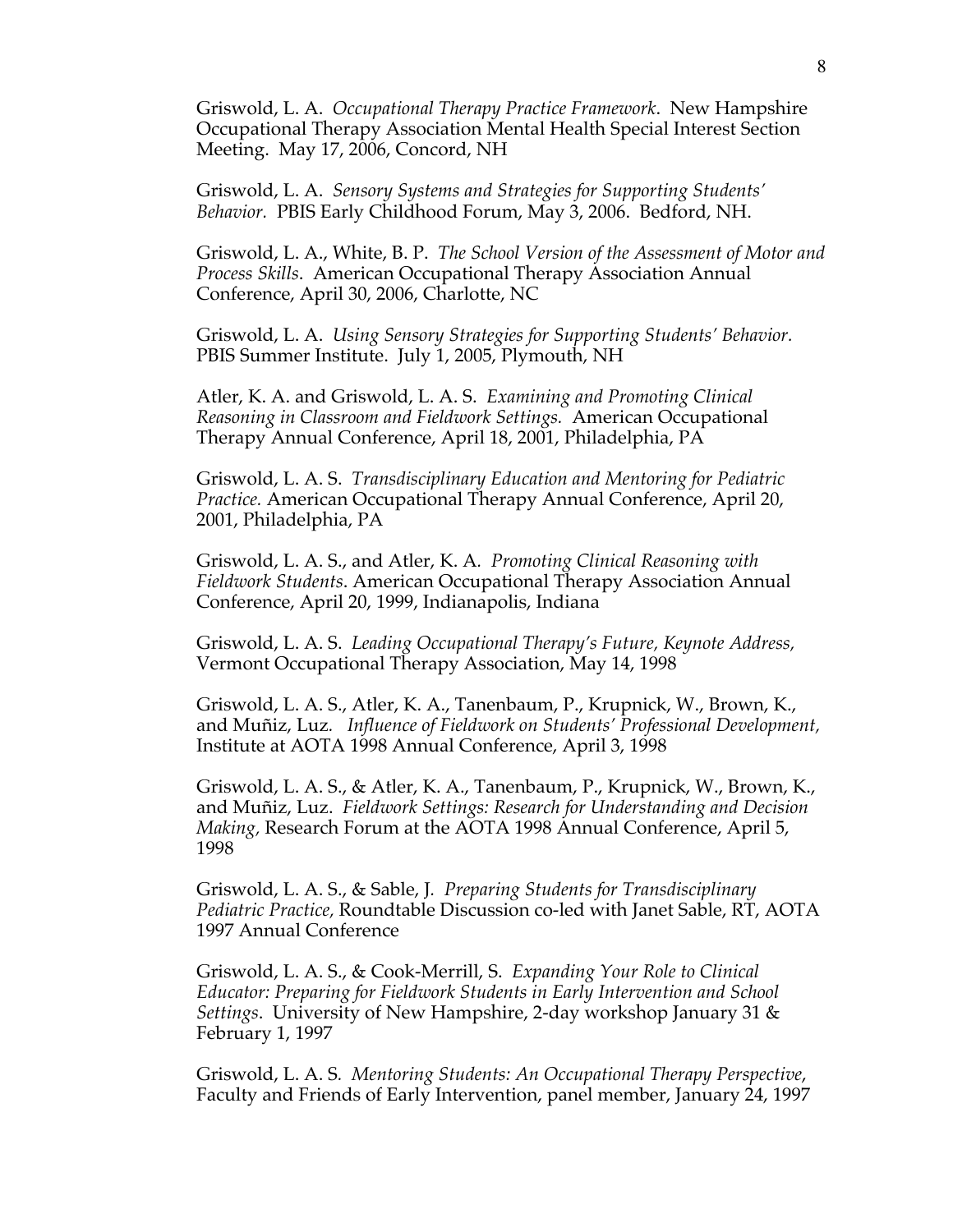Griswold, L. A. S. *Occupational Therapy at the End of the Rainbow: Working Effectively in a Variety of Classrooms,* New Hampshire Occupational Therapy Annual Conference: 2-hour workshop, October 1993

Griswold, L. A. S. *School-based Practice: Taking Steps in the Right Direction,* AOTA National Conference, 2-hour workshop, June, 1991.

Griswold, L. A. S. *Developing Fieldwork in Alternative Settings,* AOTA Commission on Education: 1-hour presentation, May 1991

Griswold, L. A. S. *Guidelines for Initiating Occupational Therapy Fieldwork in Non-Traditional Settings,* AOTA National Conference: 2-hour workshop, May 1990

Strassler, B., & Griswold, L. A. S. *Related Service, Integrated Service Delivery for Effective Education (RISE),* New Hampshire Occupational Therapy Assoc & New Hampshire Vocational College, 3-day course, October 1989

Strassler, B., & Griswold, L. A. S. *Consultation in the Schools*. Conference for AGH Associates: Day-long institute, June 1989

Griswold, L. A. S. & Strassler, B. *Related Service, Integrated Service Delivery for Effective Education (RISE),* Maine Occupational Therapy Assoc & University of New England, 3-day course, June 1989

Griswold, L. A. S. *Helping Children*. NHOTA Continuing education: panel member, February 1989

Griswold, L. A. S. & Strassler, B. *Developing a Level II Fieldwork Program in a School Setting*. AOTA National Conference, April 1989

Griswold, L. A. S. & Strassler, B. *The Relatedness of Related Services: Occupational Therapy in Schools.* AOTA National Conference: 2-hour workshop, April 1989

Griswold, L. A. S. *Related Service Personnel in Schools*. New Hampshire Department of Education, 1-hour presentation, November 1988

Griswold, L. A. S. & Strassler, B. *Related Service, Integrated Service Delivery for Effective Education (RISE)*, University of New Hampshire School of Health Studies Annual Conference, 4 day institute, June 1988

Strassler, B., & Griswold, L. A. S. *Pediatric Fieldwork in Schools*, New England Occupational Therapy Education Council, 1 hour presentation, June, 1988

Strassler, B., & Griswold, L. A. S. *Occupational Therapy in Schools: Fieldwork in an Educational Model*, AOTA National Conference, 1 hour scientific/technical session, April, 1988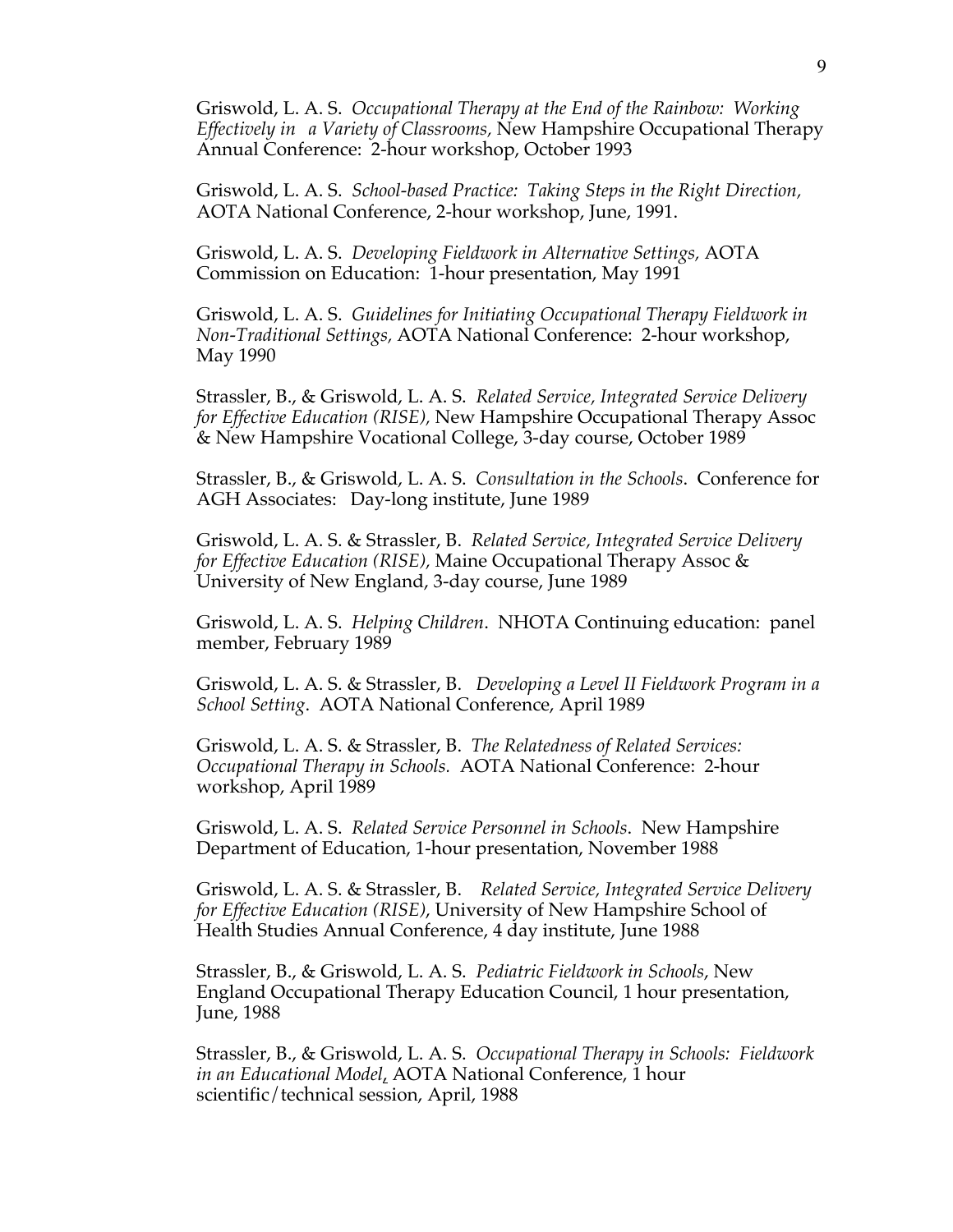Strassler, B., & Griswold, L. A. S. *Fieldwork in an Educational Setting*, New England Occupational Therapy Education Council, poster session, June, 1987

Griswold, L. A. S. *Scooterboards in the Classroom,* Goffstown School District Spring Teachers' Education Day, 2 hour teacher workshop, April, 1987

Griswold, L. A. S. *Effectiveness Study of PIVOT, A Competency Based Education Model*, AOTA Commission on Education Annual Conference, 1 hour presentation, April, 1986

Spencer, K., & Griswold, L. A. S. *Planning and Implementing Vocational Readiness in Occupational Therapy (PIVOT),* AOTA Continuing Education Program, Denver, Colorado, 5 day course, May 1985

### **EMPLOYMENT**

- Associate Professor, University of New Hampshire, Occupational Therapy Department, August 1995 - present. Responsibilities include teaching, research, and service to the Department, College, and University. Teaching responsibilities have included teaching at the levels of a baccalaureate degree, post-professional master's degree (1996 – 2006) and at the professional masters level from 2004 to present.
	- Chair, September 2016- present
	- Acting Chair, September 2015-February 2016
	- Interim Chair, June 2012 June 2013
	- Chair, January 2001-June 2004.
- Leadership Team Member and Facilitator, New Hampshire Center for Effective Behavior and Support (PBIS), 2003-2008.
- Assistant Professor, University of New Hampshire, Occupational Therapy Department, January 1989 - July 1995
- Instructor, University of New Hampshire, Occupational Therapy Department, January 1987 - December 1988
- Occupational Therapist, Goffstown School District, Goffstown, New Hampshire, School-based occupational therapist. September 1986 – August 1987
- Occupational Therapist, Winnisquam School District, Tilton, New Hampshire, School-based occupational therapist. September 1986 – August 1987
- Graduate Teaching Assistant, Colorado State University, Department of Occupational Therapy, August 1984 - May 1986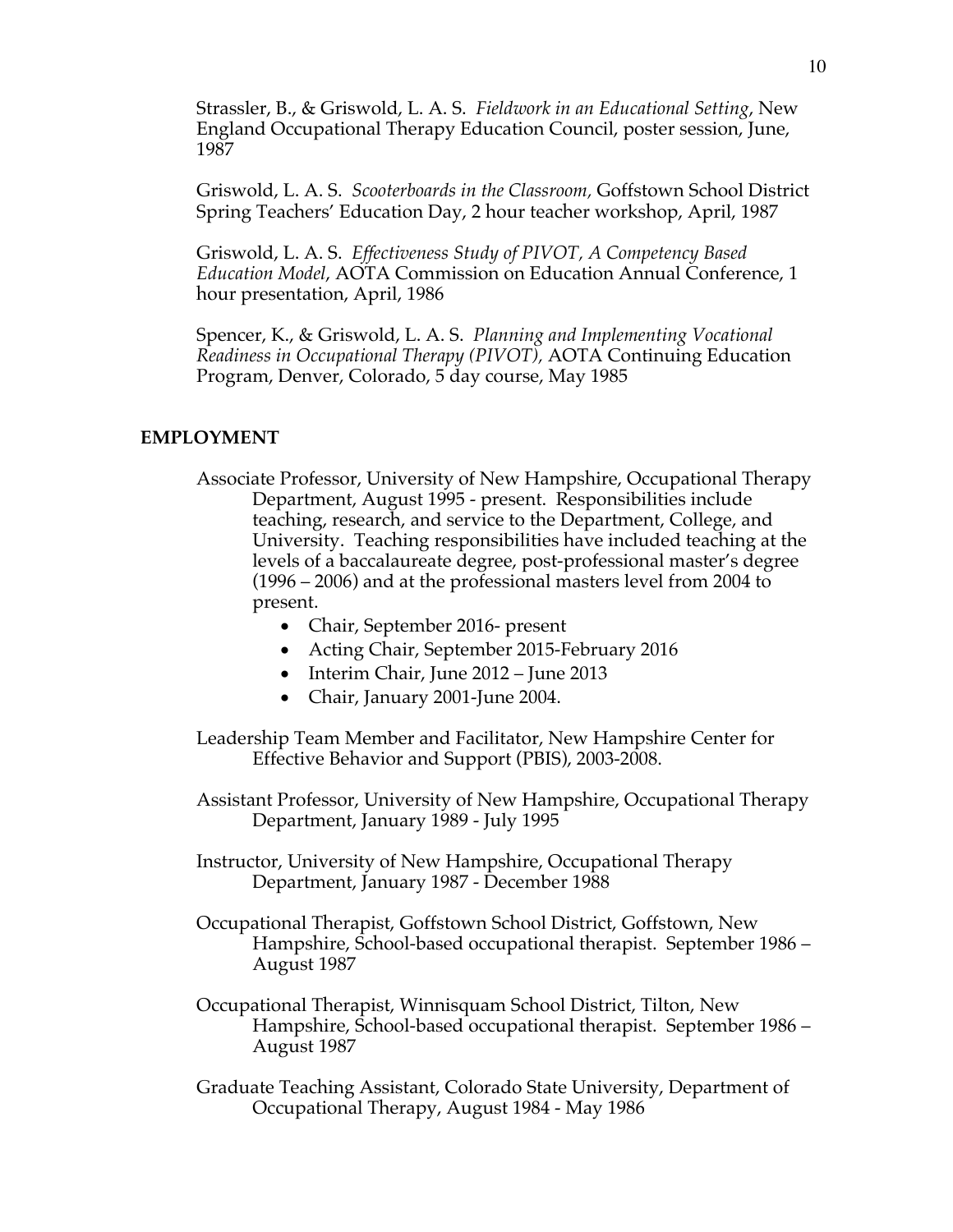- Occupational Therapist, Hilltop Rehabilitation Hospital, Grand Junction, Colorado. Occupational therapists in early intervention program (80%) and in-patient rehabilitation (20%). April 1983 - August 1984
- Occupational Therapist, Colorado West Regional Mental Health Center, Grand Junction, Colorado. Occupational therapists in transitional program for persons with mental health diagnoses. September 1982 – April 1983
- Clinical Instructor and Consultant, University of Kuwait, Physiotherapy Department, September 1981 - June 1982
- Private Practice, Kuwait, Occupational therapist providing clinical services to children with developmental and learning needs. September 1981 - July 1982
- Occupational Therapist, Longmont Learning Center, Longmont, Colorado. Occupational therapist in school-based practice and pediatric clinic. August 1979 - July 1980

### **PROFESSIONAL AFFILIATIONS AND SERVICE**

American Occupational Therapy Association: Member, 1978 to present AOTA Representative for New Hampshire, 1987 - 1991 Bylaws, Policies & Procedures Committee: Chair, 1989 - 1992

American Occupational Therapy Foundation and American Occupational Therapy Accreditation Council: Facilitator: Regional Workshop Series on Curriculum Revision, Facilitated for two 3-part workshops, 2001-2002

- New Hampshire Occupational Therapy Association: Member, 1986 to present Executive Board Member, 1987 to 1991
- New Hampshire Department of Education, Comprehensive System for Personnel Development (CSPD) Committee: Committee member, 1990 - 2002

Center for Innovative OT Solutions: Faculty for the Assessment of Motor and Process Skills (AMPS), School AMPS, and Evaluation of Social Interaction (ESI), January 2004 to present.

- *Scandinavian Journal of Occupational Therapy*, external peer reviewer, 2009 to present.
- *British Journal of Occupational Therapy*, external peer reviewer, 2013 to present.